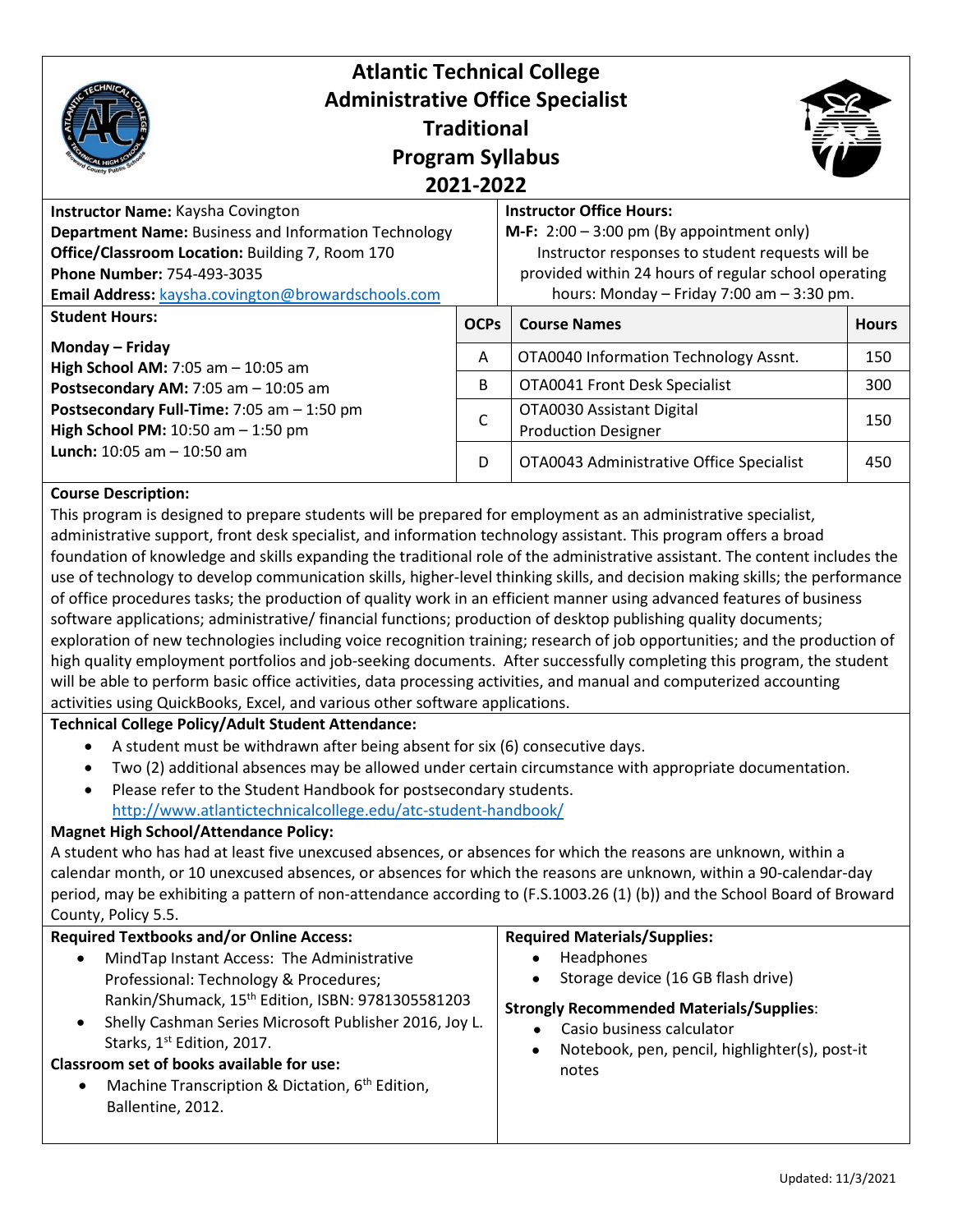| All required books and most materials/supplies can be purchased from the ATC bookstore.                           |                                                                                                                      |  |  |
|-------------------------------------------------------------------------------------------------------------------|----------------------------------------------------------------------------------------------------------------------|--|--|
| Stop by during operational hours for pricing and purchasing information or visit:                                 |                                                                                                                      |  |  |
| https://www.atlantictechnicalcollege.edu/bookstore-price-list/.                                                   |                                                                                                                      |  |  |
| <b>Grading System:</b>                                                                                            | <b>Additional Program Specific Grading Information:</b>                                                              |  |  |
| 90 - 100%<br>A                                                                                                    | Daily/Classwork 25%                                                                                                  |  |  |
| 80 - 89%<br>B                                                                                                     | Quizzes/Tests<br>25%                                                                                                 |  |  |
| 70 - 79%<br>$\mathsf{C}$                                                                                          | Exams/Projects<br>50%                                                                                                |  |  |
| 60 - 69%<br>D                                                                                                     |                                                                                                                      |  |  |
| F<br>$0 - 59%$                                                                                                    |                                                                                                                      |  |  |
| Incomplete                                                                                                        |                                                                                                                      |  |  |
| <b>Online Course Grading Policy:</b>                                                                              |                                                                                                                      |  |  |
| Online students' grades and attendance are based on the following:                                                |                                                                                                                      |  |  |
| ٠                                                                                                                 | Scheduled assignments are due each Sunday by 11:59 pm. Late submission of work will affect the assignment            |  |  |
| grade.                                                                                                            |                                                                                                                      |  |  |
|                                                                                                                   | Students assume full responsibility for the content and integrity of submitted work. As the guiding principle of     |  |  |
|                                                                                                                   | academic integrity, a student's submitted work, examinations, reports, projects, etc. must be his/her own.           |  |  |
| $\bullet$                                                                                                         | Unless otherwise stated by the instructor, physical or digital references including books, charts, graphs, diagrams, |  |  |
|                                                                                                                   | photos, notes or calculators may not be utilized during assessments or exams. Blank scratch paper will be            |  |  |
| permitted during certain assessments.                                                                             |                                                                                                                      |  |  |
|                                                                                                                   | Exams may include an oral or lab/skills component and final exams will be completed in-person during a lab           |  |  |
| session.                                                                                                          |                                                                                                                      |  |  |
| <b>View Your Grades:</b>                                                                                          |                                                                                                                      |  |  |
| Grades can be viewed online by following the directions below:                                                    |                                                                                                                      |  |  |
| Go to Clever SSO Website link: https://sso.browardschools.com and login:<br>1.                                    |                                                                                                                      |  |  |
| a. Username: 10-digit student ID number                                                                           |                                                                                                                      |  |  |
| b. Password: PMM/DD/YYYY (or your personally created password after initial login)                                |                                                                                                                      |  |  |
| Click on the FOCUS app on your Clever opening page.<br>2.                                                         |                                                                                                                      |  |  |
| (You may need to scroll-down the page to see the FOCUS app.)                                                      |                                                                                                                      |  |  |
| Enter your FOCUS username and password.<br>3.                                                                     |                                                                                                                      |  |  |
| NOTE: If the Focus App. is not visible after logging into Clever, please navigate to the Broward Focus website    |                                                                                                                      |  |  |
| directly: https://broward.focusschoolsoftware.com/focus/.                                                         |                                                                                                                      |  |  |
| <b>Classroom/Lab Rules:</b>                                                                                       |                                                                                                                      |  |  |
| Sign in and out DAILY.                                                                                            |                                                                                                                      |  |  |
| Read and follow DAILY AGENDA upon arrival.                                                                        |                                                                                                                      |  |  |
| Follow all rules in the student and discipline code books.                                                        |                                                                                                                      |  |  |
| Cell phones silent or OFF and PUT AWAY.                                                                           |                                                                                                                      |  |  |
| Contact instructor by 8:00 am on the same day when absent (email preferred).                                      |                                                                                                                      |  |  |
| Come to class prepared to work and be respectful of ALL class members.                                            |                                                                                                                      |  |  |
| ALL assignments submitted to instructor must reflect the student's own individual work.                           |                                                                                                                      |  |  |
| NO FOOD OR BEVERAGES IN THE LAB.                                                                                  |                                                                                                                      |  |  |
| <b>Industry Certification &amp; State Credential Exam Cost:</b>                                                   | <b>Outstanding Student Recognition</b>                                                                               |  |  |
| Microsoft Office Specialist Word Core and/or Expert-\$100 each<br>٠                                               | Information:                                                                                                         |  |  |
| Microsoft Office Specialist Excel Core and/or Expert-\$100 each<br>$\bullet$                                      | A gold seal will be applied to a Program                                                                             |  |  |
| Microsoft Office Specialist Access Core and/or Expert-\$100 each<br>٠                                             | Completion Certificate or an Applied                                                                                 |  |  |
| Microsoft Office Specialist PowerPoint-\$100<br>$\bullet$                                                         | Technology Diploma if the student has                                                                                |  |  |
| Microsoft Office Specialist Outlook- \$100<br>$\bullet$                                                           | earned a 3.5 GPA or higher in their                                                                                  |  |  |
| Career and Technical Education (CTE)<br>You may qualify for certification reimbursement of your exam cost(s) upon |                                                                                                                      |  |  |
| passing. Credential fees are subject to change.                                                                   | classes.                                                                                                             |  |  |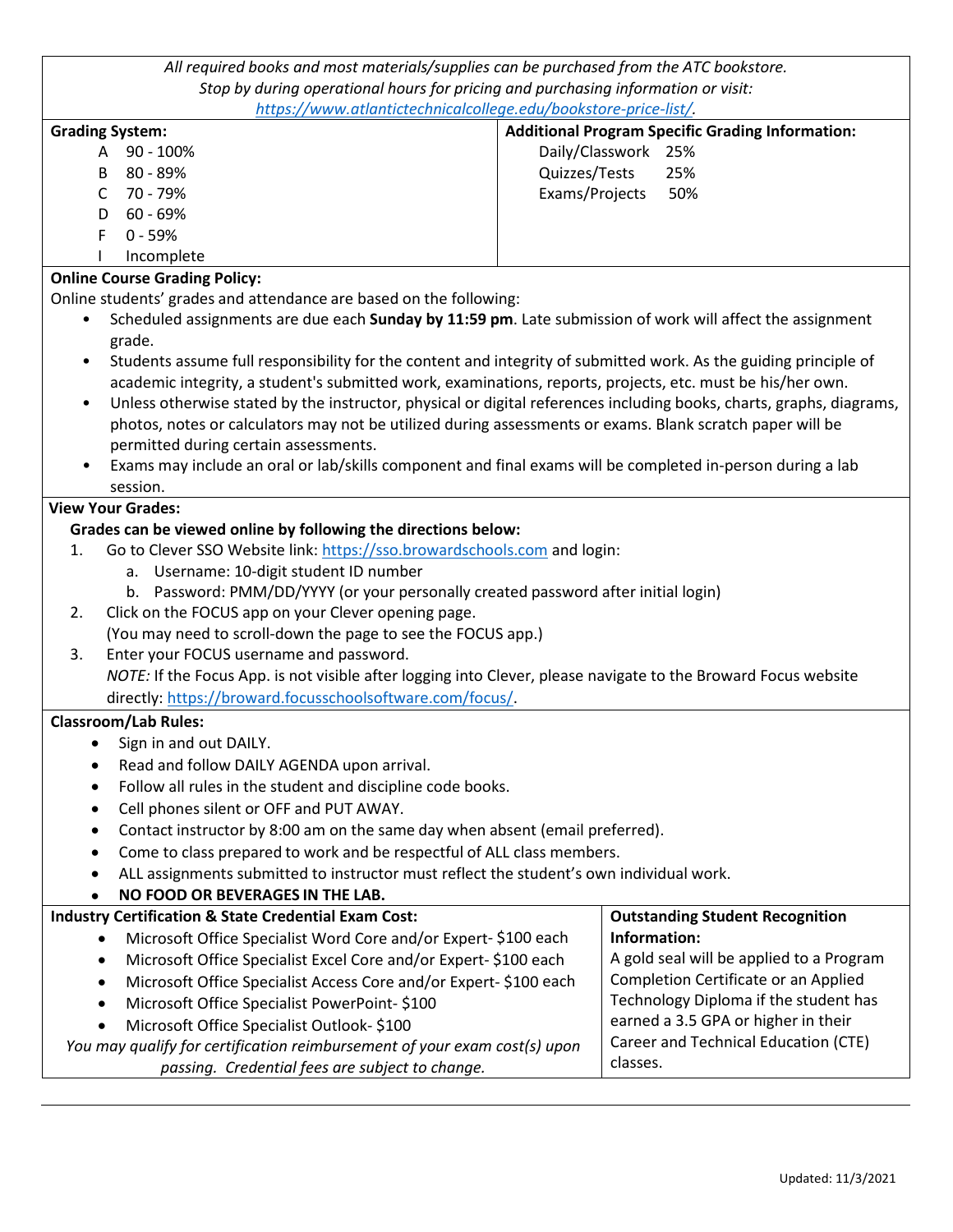#### **Program Name: Administrative Office Specialist**

#### **Course Number:** OTA0040

**Course Name:** Information Technology Assistant (150 Hours)

#### **Occupational Completion Point:** A

**Intended Outcomes:** (From FL DOE Curriculum Framework)

Student will be able to:

- Demonstrate knowledge, skill, and application of information technology to accomplish job objectives and enhance workplace performance
- Develop an awareness of microcomputers
- Demonstrate an understanding of networks
- Use presentation applications to enhance communication skills
- Use spreadsheet applications to enhance communication skills
- Use database applications to store and organize data
- Use electronic mail to enhance communication skills
- Investigate individual assessment and job/career exploration and individual career planning that reflect the transition from school to work, lifelong learning, and personal and professional goals
- Incorporate appropriate leadership and supervision techniques, customer service strategies, and standards of personal ethics to accomplish job objectives and enhance workplace performance
- Demonstrate competence using computer networks, internet, and online databases to facilitate collaborative or individual learning and communication.
- Develop awareness of computer languages, web-based & software applications, and emerging technologies
- Demonstrate an understanding of basic html by creating a simple web page
- Demonstrate comprehension and communication skills
- Use social media to enhance online communication and develop an awareness of a digital footprint

# **Course Number:** OTA0041

**Course Name:** Front Desk Specialist (300 Hours)

# **Occupational Completion Point:** B

**Intended Outcomes:** (From FL DOE Curriculum Framework)

Student will be able to:

- Demonstrate knowledge, skill, and application of information systems to accomplish job objectives and enhance workplace of performance in order to apply ergonomic principles applicable to the configuration of computer workstations
- Demonstrate language arts knowledge and skills
- Apply professional oral and written communication skills in in a courteous, concise, and correct manner
- Solve problems using critical thinking skills, creativity and innovation and by interpreting information and ideas
- Practice quality performance incorporating customer service strategies in the learning environment and the workplace
- Apply appropriate supervision techniques, standards of personal ethics, and knowledge of workplace regulatory practices to accomplish job objectives and enhance workplace performance
- Incorporate knowledge gained from individual assessment and job/career exploration to design an individual career plan that reflects the transition from school to work, lifelong learning, and personal and professional goals
- Demonstrate human relations/interpersonal skills appropriate for the workplace
- Perform administrative office functions and responsibilities to accomplish job objectives and enhance workplace performance
- Describe the importance of professional ethics and legal responsibilities
- Participate in simulated work-based learning experiences
- Use technology to increase administrative office support productivity and enhance workplace performance
- Use information technology tools
- Demonstrate proficiency in computer skills